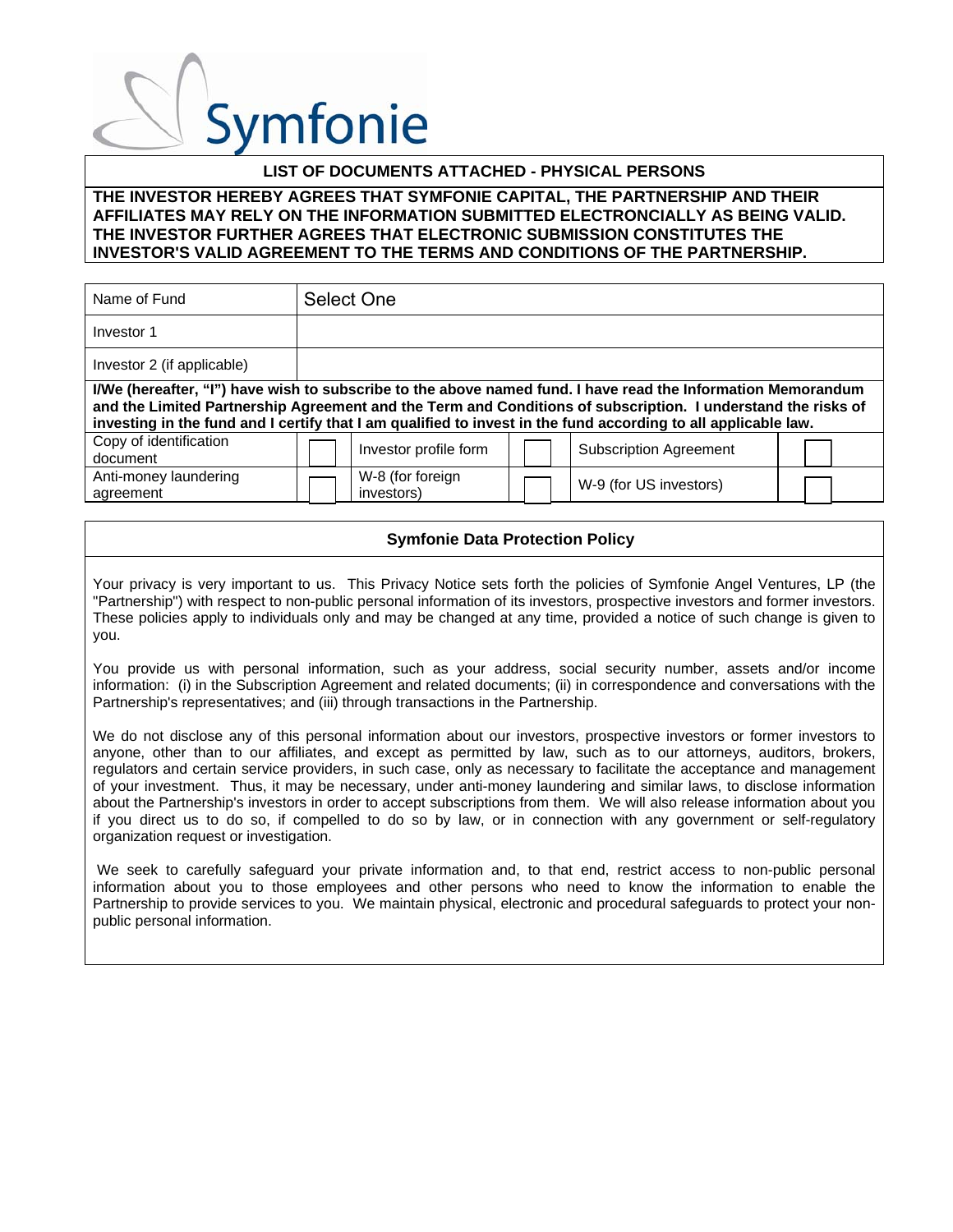

### **INVESTOR PROFILE – SECTION 1.**

#### ALL INVESTORS MUST COMPLETE THIS SECTION.

| <b>Investment Details</b>                          |                   |                    |                           |                   |
|----------------------------------------------------|-------------------|--------------------|---------------------------|-------------------|
| Name of investment fund                            | Select One        | Class of interests |                           | AngelP2P          |
| Account type                                       | Select One        |                    |                           |                   |
| Currency class                                     | <b>Select One</b> | Hedging preference |                           | Select One        |
| Amount of investment                               |                   | Amount in words    |                           |                   |
| Income distribution<br>preference                  | Select One        | preference         | Capital gain distribution | Select One        |
| Principal distribution<br>preference               | <b>Select One</b> |                    |                           |                   |
| Was the investor referred by<br>a placement agent? | Select One        | (if applicable)    | Name of placement agent   |                   |
| <b>Investor Identification</b>                     |                   |                    |                           |                   |
|                                                    |                   |                    |                           |                   |
|                                                    | <b>Investor 1</b> |                    |                           | <b>Investor 2</b> |
| Last name                                          |                   |                    |                           |                   |
| Middle name                                        |                   |                    |                           |                   |
| First name                                         |                   |                    |                           |                   |
| <b>Title</b>                                       |                   |                    |                           |                   |
| Suffix                                             |                   |                    |                           |                   |
| <b>ID</b> number                                   |                   |                    |                           |                   |
| Type of ID                                         | <b>Select One</b> |                    | <b>Select One</b>         |                   |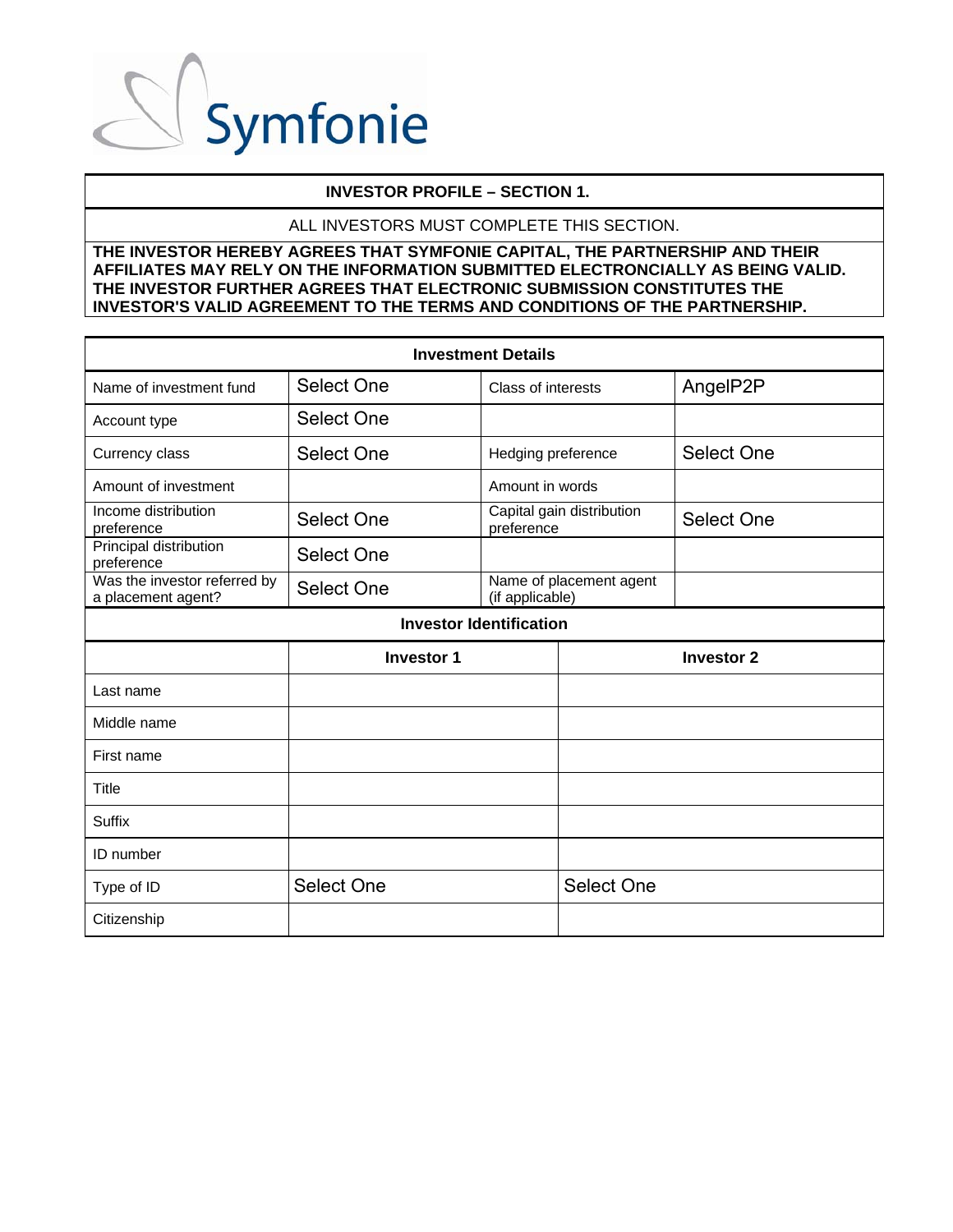

| <b>INVESTOR PROFILE - SECTION 2.</b> |                                              |                   |
|--------------------------------------|----------------------------------------------|-------------------|
| Name of Fund                         | Select One                                   |                   |
| Investor 1                           |                                              |                   |
| Investor 2 (if applicable)           |                                              |                   |
|                                      | <b>Investor Contact Details</b>              |                   |
|                                      | <b>Investor 1</b>                            | <b>Investor 2</b> |
| <b>Residential Address</b>           |                                              |                   |
| Street and house number              |                                              |                   |
| Address line 2                       |                                              |                   |
| Post code                            |                                              |                   |
| City                                 |                                              |                   |
| <b>State</b>                         |                                              |                   |
| Country                              |                                              |                   |
|                                      | <b>Correspondence Address (if different)</b> |                   |
| Street and house number              |                                              |                   |
| Address line 2                       |                                              |                   |
| Post code                            |                                              |                   |
| City                                 |                                              |                   |
| <b>State</b>                         |                                              |                   |
| Country                              |                                              |                   |
|                                      | <b>Communications</b>                        |                   |
| Telephone number                     |                                              |                   |
| Mobile number                        |                                              |                   |
| Fax number                           |                                              |                   |
| E-mail address                       |                                              |                   |
| Preferred communication<br>method    | Select One                                   | Select One        |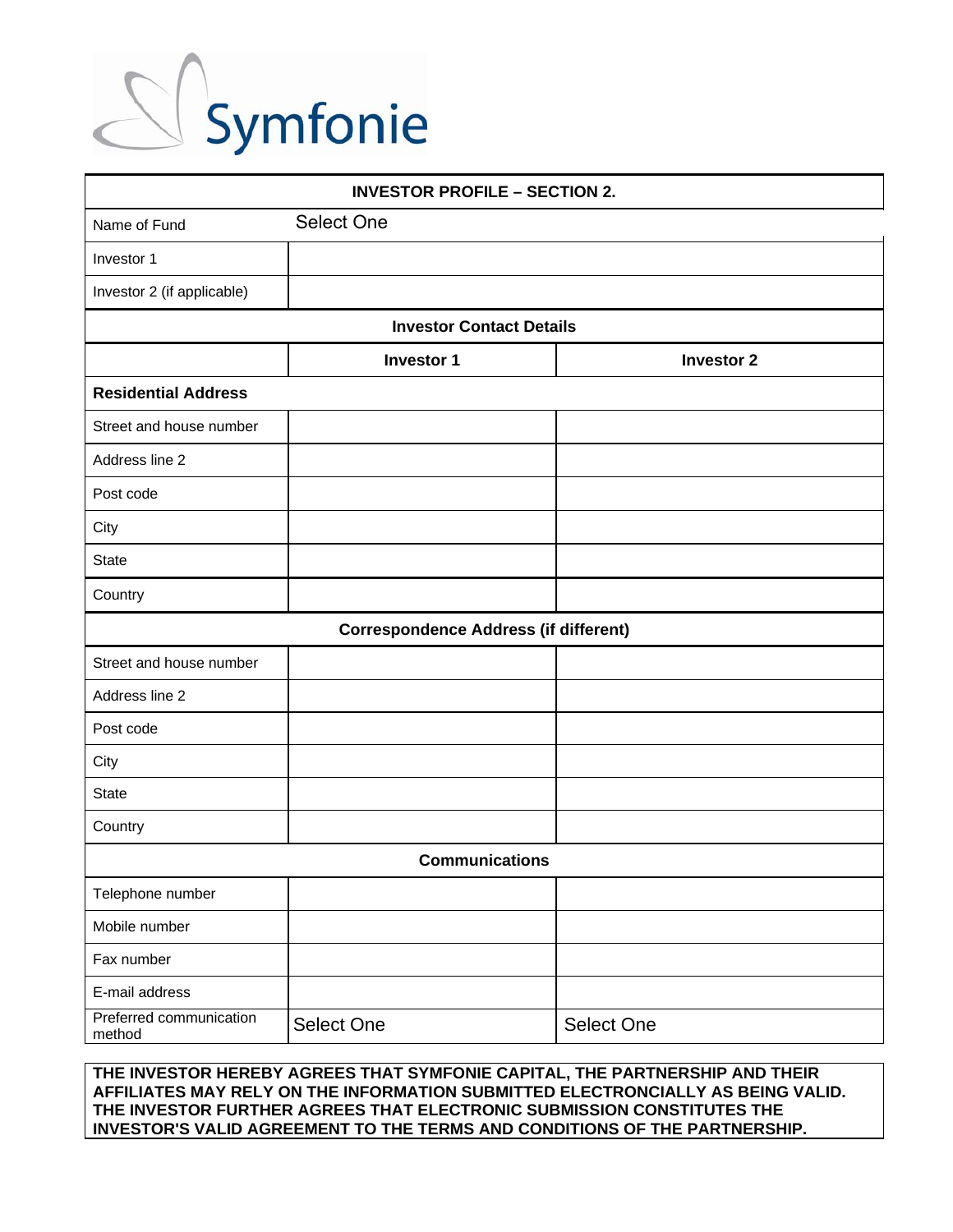

| <b>INVESTOR PROFILE - SECTION 3</b> |            |
|-------------------------------------|------------|
| Name of Fund                        | Select One |
| Investor 1                          |            |
| Investor 2 (if applicable)          |            |

| <b>INVESTOR BANK DETAILS - ALL INVESTORS MUST COMPLETE THIS SECTION</b> |  |                   |  |
|-------------------------------------------------------------------------|--|-------------------|--|
| Name of bank                                                            |  | City              |  |
| Country                                                                 |  |                   |  |
| Bank code (i.e. ABA, Sort-<br>code, etc.)                               |  | <b>SWIFT Code</b> |  |
| Name on account                                                         |  | Account number    |  |
| <b>IBAN</b>                                                             |  |                   |  |

| Authorised Agent to Receive Investor Information (If applicable) |                                        |                   |  |  |
|------------------------------------------------------------------|----------------------------------------|-------------------|--|--|
|                                                                  | <b>Investor 1</b><br><b>Investor 2</b> |                   |  |  |
| Agent's name                                                     |                                        |                   |  |  |
| Street address                                                   |                                        |                   |  |  |
| Address line 2                                                   |                                        |                   |  |  |
| Post code                                                        |                                        |                   |  |  |
| City                                                             |                                        |                   |  |  |
| <b>State</b>                                                     |                                        |                   |  |  |
| Country                                                          |                                        |                   |  |  |
| Telephone number                                                 |                                        |                   |  |  |
| Mobile number                                                    |                                        |                   |  |  |
| Fax number                                                       |                                        |                   |  |  |
| E-mail address                                                   |                                        |                   |  |  |
| Preferred method of<br>communication                             | <b>Select One</b>                      | <b>Select One</b> |  |  |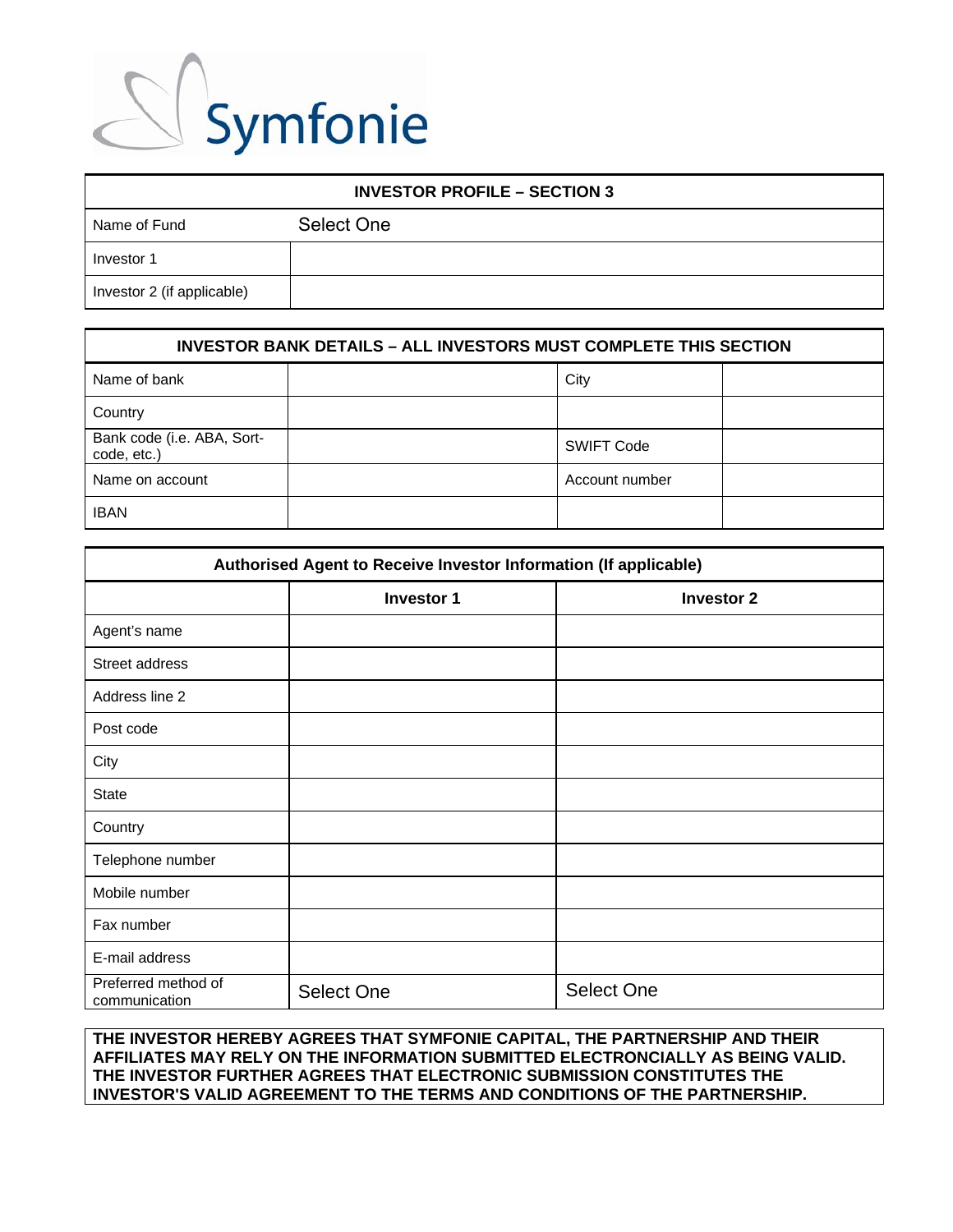

### **SUBSCRIPTION AGREEMENT**

### **ALL INVESTORS MUST COMPLETE THIS AGREEMENT AND ACCEPT THE TERMS AND CONDITIONS**

### **THE INVESTOR HEREBY AGREES THAT SYMFONIE CAPITAL, THE PARTNERSHIP AND THEIR AFFILIATES MAY RELY ON THE INFORMATION SUBMITTED ELECTRONCIALLY AS BEING VALID. THE INVESTOR FURTHER AGREES THAT ELECTRONIC SUBMISSION CONSTITUTES THE INVESTOR'S VALID AGREEMENT TO THE TERMS AND CONDITIONS OF THE PARTNERSHIP.**

| Name of Fund               | Select One |
|----------------------------|------------|
| Investor 1                 |            |
| Investor 2 (if applicable) |            |

I/We, the undersigned (collectively,"I"), wish to become a limited partner of the the Partnership, a Delaware limited partnership, and to purchase a limited partnership interest (an "Interest") in the Partnership upon the terms and conditions set forth herein, in the Private Placement Information Memorandum of the Partnership, as the same may be updated or modified from time to time (the "Memorandum"), and in the Limited Partnership Agreement of the Partnership, as the same may be amended from time to time (the "Partnership Agreement"). Capitalised terms used herein but not defined herein shall have the meanings assigned to them in the Partnership Agreement.

1. I agree to make a capital contribution (a "Capital Contribution") to the Partnership. I have or will remit funds by bank wire. I agree that a Subscription Processing fee of 1% of the value of the Investment, up to a maximum of US\$1,000 or foreign exchange equivalent thereof will be deducted from the my remittance.

2. I understand this Partnership is a private partnership, not offered for sale to the general public, and agree that the General Partner reserves the right to reject this subscription for an Interest for any reason or no reason, in whole or in part, and at any time prior to its acceptance. If the subscription is rejected, the Payment will be returned promptly to the me and this subscription agreement (the "Subscription Agreement") shall have no force or effect. Upon acceptance of this subscription by the Partnership, the I shall become a Partner.

3. I, understand that an investment in the Partnership is risky. I am willing to bear the risks associated with an investment in the Partnership. I understand that an investment in the Partnership can result in the loss of all capital I invest. I am willing and able to bear that risk. I also understand that an investment in the Partnership is not liquid and that I might not be able to realize or receive any return from this investment for an indefinite period of time.

4. I have received and carefully read Partnership Agreement and the Private Placement Information Memorandum (the "Memorandum") other materials relevant to my investment. I understand the investment objectives and the investment program of the Partnership. I understand the Partnership will invest a substantial portion of its capital in equity and debt investments in startup and early stage companies. I understand the risks of the investments the Partnership can make and that the investments the partnership may make can be more risk than other types of investments. I understand the types of expenses the Partnership may incur in the course of making its investments. I've made my decision to invest based on my own knowledge and experience and I have not relied only on the information provided to me by the General Partner or its affiliates.

5. I understand this Partnership is a private partnership and Interests in the Partnership are not registered for public trading. I understand the General Partner has no obligation to register the partnership with any regulatory authority. I understand that I cannot sell or transfer my interest in the Partnership without the consent of the General Partner. I understand the General Partner has no obligation to allow any Partner to transfer its interest. I am investing in the Partnership for my own account, as an investment, and I have no intention to sell or transfer my interest in the Partnership to anyone else.

6. I understand an investment in the Partnership is suitable only for investors who are willing and able to bear the risks of investing in the Partnership and who have sufficient knowledge and experience in financial and business matters to make their own judgment as to the merits and of investing. I also understand that an investment in the Partnership by itself is not a complete investment program and that an investment in the Partnership should represent only a portion of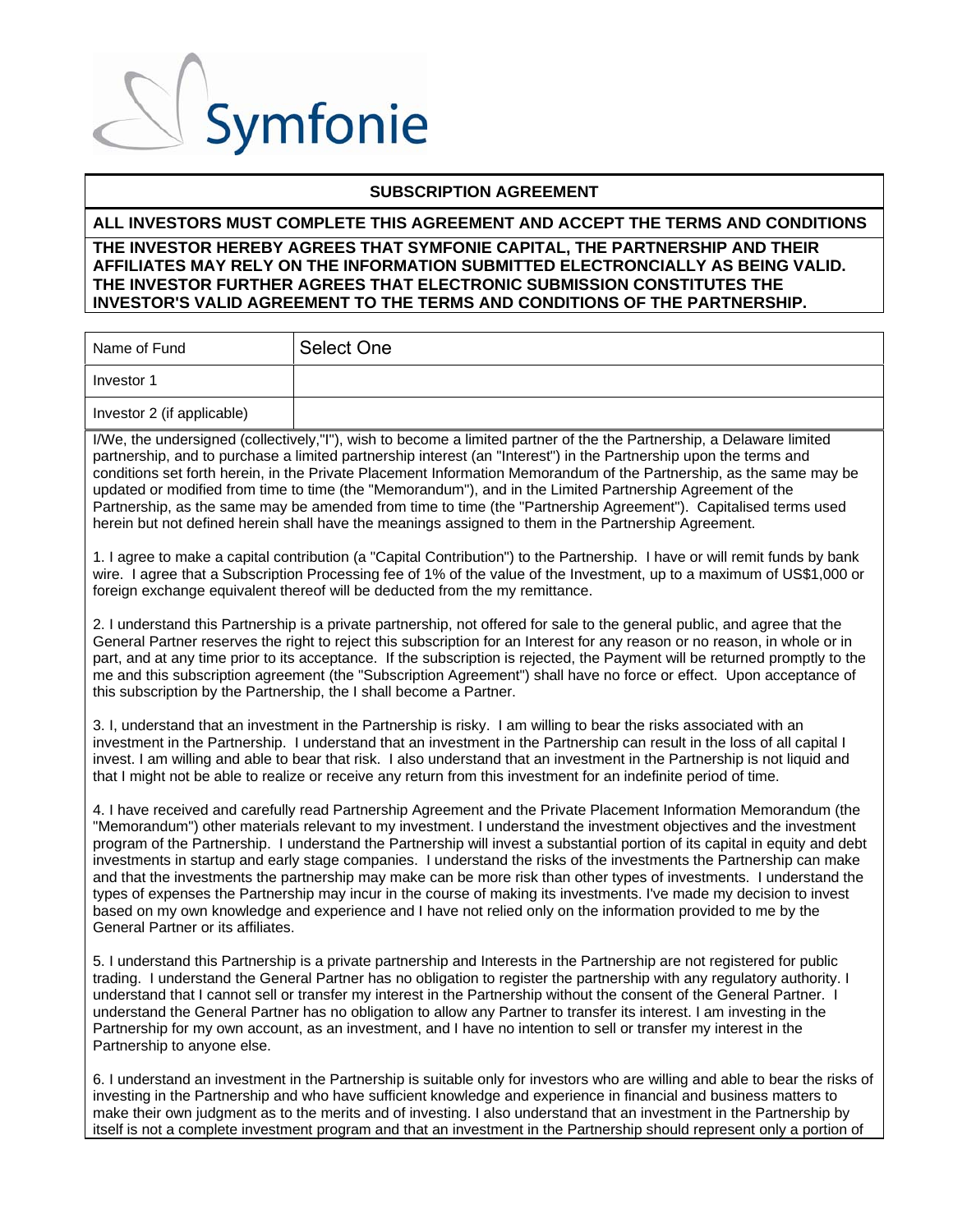

any investor's overall investment portfolio.

7. I understand the Partnership has no obligation to distribute Partnership income to investors other than upon realizing profits from sales of the investments the Partnership makes. I understand that distributions of capital may be made in cash or in the form of other securities.

8. The General Partner may rely in full on the representations I have made as to my willingness, ability and qualification to invest in the Partnership. My investment in the Partnership will is not being done in violation to any law, regulation or agreement to which I am subject.

9. I understand and agree that although the Partnership, the General Partner and the Administrator will use their reasonable efforts to keep the information provided in the answers to this Subscription Agreement strictly confidential, the Partnership, the General Partner or the Administrator may present this Subscription Agreement and the information provided in answers to it to such parties (e.g., affiliates, attorneys, auditors, administrators, brokers and regulators) as it deems necessary or advisable to facilitate the acceptance and management of the Investor's Capital Contributions including, but not limited to, in connection with anti-money laundering and similar laws, if called upon to establish the availability under any applicable law of an exemption from registration of the Interests, the compliance with applicable law and any relevant exemptions thereto by the Partnership, the General Partner or any of its affiliates, or if the contents thereof are relevant to any issue in any action, suit or proceeding to which the Partnership, the General Partner or its affiliates are a party or by which they are or may be bound. The Partnership, the General Partner or the Administrator may also release information about the me if directed to do so by the me, if compelled to do so by law or in connection with any government or self-regulatory organization request or investigation.

10. I understand that from time to time the General Partner or the Partnership's accountant will provide statements of my investment in the Partnership and that valuations of the Partnership's investments that are the basis for those statements may be based on estimates provided either by the General Partners or an independent third party and that the final result of my investment can only be determined based the realized income and profits the Partnership earns and distributes.

11. I agree to indemnify and hold harmless the Partnership, the General Partner, the Investment Advisor, the Information Agents, Legal Counsel and the Administrator and their respective affiliates,against any and all loss, liability, claim, damage and expense whatsoever (including all expenses reasonably incurred in investigating, preparing or defending against any claim whatsoever) arising out of or based upon (i) any false representation or warranty made by the Investor, or breach or failure by the Investor to comply with any covenant or agreement made by the Investor, in this Subscription Agreement or in any other document furnished by the Investor to any of the foregoing in connection with this transaction or (ii) any action for securities law violations instituted by the Investor which is finally resolved by judgment against the Investor. The Investor also agrees to indemnify the Partnership, the General Partner, the Investment Advisor, the Information Agents the Administrator the Legal Counsel and their respective affiliates and agents for any and all costs, fees and expenses (including legal fees and disbursements) in connection with any damages resulting from the Investor's misrepresentation or misstatement contained herein, or the assertion of lack of proper authorization from the Beneficial Owner to enter into this Subscription Agreement or perform the obligations hereof.

12. If any provision of this Subscription Agreement is invalid or unenforceable under any applicable law, then such provision shall be deemed inoperative to the extent that it may conflict therewith and shall be deemed modified to conform with such applicable law. Any provision hereof which may be held invalid or unenforceable under any applicable law shall not affect the validity or enforceability of any other provisions hereof, and to this extent the provisions hereof shall be severable.

13. The Partnership may request from me such additional information as it may deem necessary to evaluate my eligibility to acquire an Interest, and may request from time to time such information as it may deem necessary to determine my eligibility to hold an Interest or to enable the General Partner to determine the Partnership's or the General Partner's compliance with applicable regulatory requirements or the Partnership's tax status, and the I agree to provide such information as may reasonably be requested.

14. I agree to notify the General Partner promptly in writing if there is any change with respect to any of the information or representations made herein and to provide the General Partner with such further information as the General Partner may reasonably require.

15. This Subscription Agreement may be executed electronically, through the use of separate signature pages or in any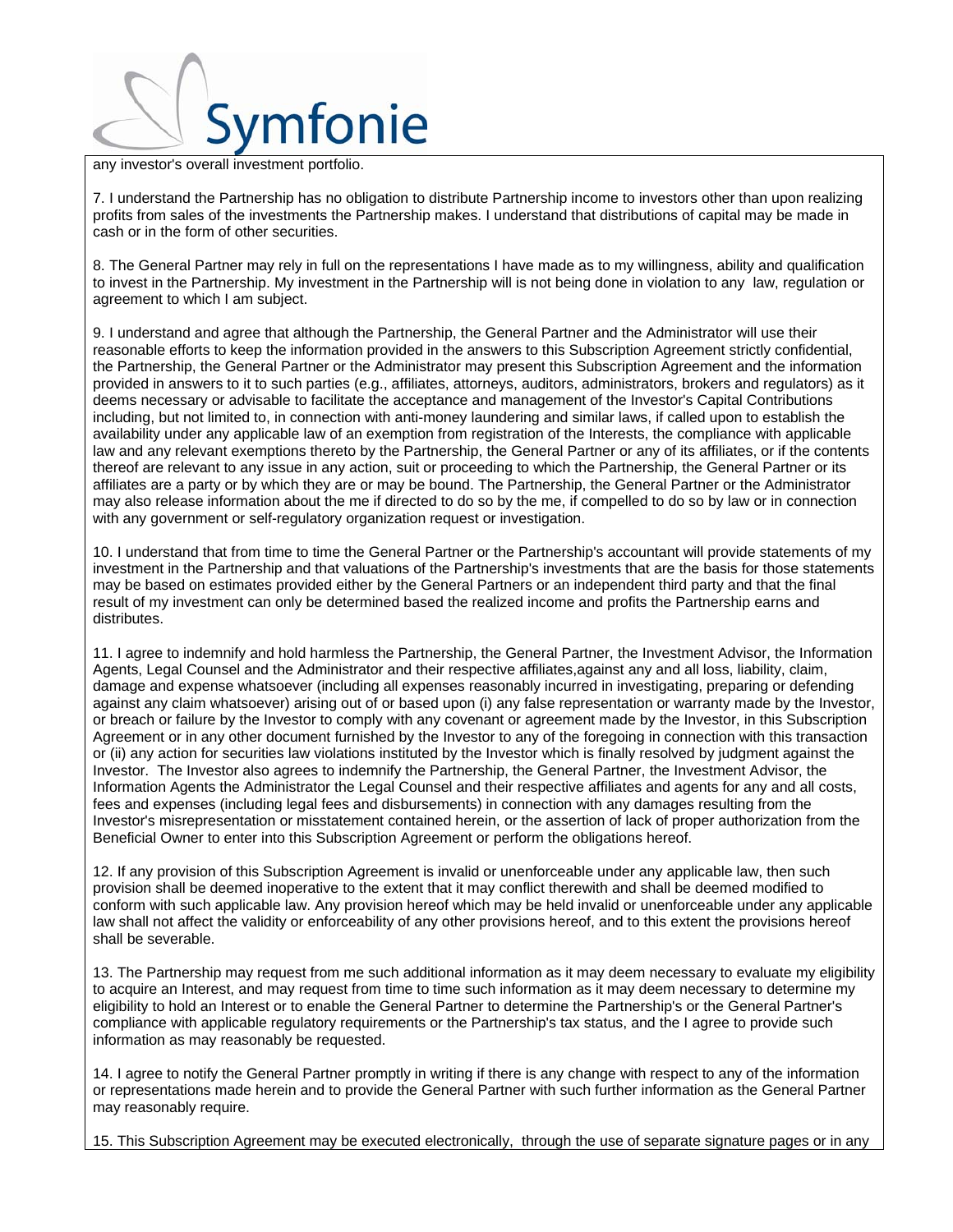number of counterparts. The counterparts shall, for all purposes, constitute one agreement binding on all the parties, notwithstanding that all parties do not execute the same counterpart.

16 I agree that the law governing my investment in the Partnerhsip shall be the law of the State of Delaware. In the case of disputes arising from my investment I agree to submit to binding arbitration in the jurisdication of the American Arbitration Association. I understand that my agreement to settle disputes through arbitration does not alter any right I may have under the laws of the Investment Advisors' Act of 1940.

| <b>REGISTRATION AGREEMENT - SIGNATURE PAGE</b>                                                                                                                                                                                                                                                                         |            |  |
|------------------------------------------------------------------------------------------------------------------------------------------------------------------------------------------------------------------------------------------------------------------------------------------------------------------------|------------|--|
| Name of Fund                                                                                                                                                                                                                                                                                                           | Select One |  |
| Investor 1                                                                                                                                                                                                                                                                                                             |            |  |
| Investor 2 (if applicable)                                                                                                                                                                                                                                                                                             |            |  |
| My signature and/or my electronic submission of this form indicates acceptance of and agreement to the Terms and<br>Conditions stated above, my agreement being dated                                                                                                                                                  |            |  |
| Investor 1                                                                                                                                                                                                                                                                                                             |            |  |
| Signature                                                                                                                                                                                                                                                                                                              |            |  |
| Investor 2                                                                                                                                                                                                                                                                                                             |            |  |
| Signature                                                                                                                                                                                                                                                                                                              |            |  |
| THE INVESTOR HEREBY AGREES THAT SYMFONIE CAPITAL, THE PARTNERSHIP AND THEIR<br>AFFILIATES MAY RELY ON THE INFORMATION SUBMITTED ELECTRONCIALLY AS BEING VALID.<br>THE INVESTOR FURTHER AGREES THAT ELECTRONIC SUBMISSION CONSTITUTES THE<br>INVESTOR'S VALID AGREEMENT TO THE TERMS AND CONDITIONS OF THE PARTNERSHIP. |            |  |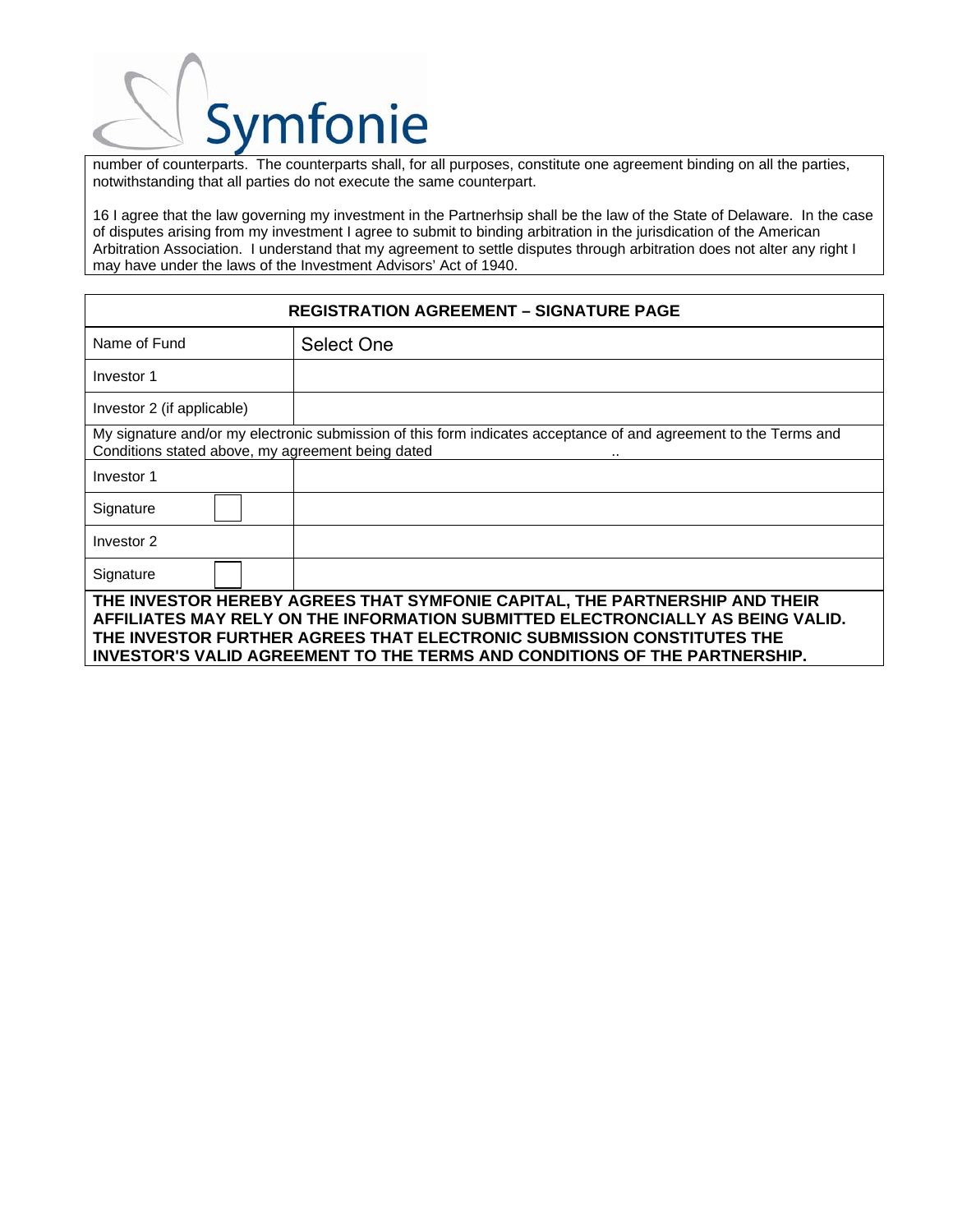### **ANTI-MONEY LAUNDERING SUPPLEMENT**

#### **ALL INVESTORS MUST COMPLETE THIS ANTI-MONEY LAUNDERING SUPPLMENT**

You (the "Investor") must complete this supplement (the "Anti-Money Laundering Supplement") in order to become a limited partner in the Partnership. Your subscription agreement will not be deemed complete, and you will not be deemed a limited partner of the Partnership, regardless of whether you have already wired funds, until all of the required documentation listed below is received by the General Partner or the Fund Administrator (the "Administrator"). For additional information, please contact: Symfonie Capital Advisors, s.r.o. e-mail: msonenshine@symfoniecapital.com. Telephone +420 222 191 008, Fax, +420 222 191 200

| Name of Fund               | Select One |
|----------------------------|------------|
| Investor 1                 |            |
| Investor 2 (if applicable) |            |

1. The Investor represents that the amounts contributed by it to the Partnership were not and are not directly or indirectly derived from activities that may contravene federal, state or international laws and regulations, including anti-money laundering laws and regulations.

2. The Investor represents and warrants that, to the best of its knowledge, none of: (1) the Investor; (2) any person controlling or controlled by the Investor;

(3) if the Investor is a privately held entity, any person having a beneficial interest in the Investor; or (4) any person for whom the Investor is acting as agent or nominee in connection with this investment is not a country, territory, individual or entity named on an OFAC list, nor is a person or entity prohibited under the OFAC Programs.

*NOTE: Federal regulations and executive orders administered by U.S. Treasury Department's Office of Foreign Assets Control ("OFAC") prohibit, among other things, the engagement in transactions with, and the provision of services to, certain foreign countries, territories, entities and individuals. The lists of OFAC prohibited countries, territories, persons and entities can be found on the OFAC website at <http://www.treas.gov/ofac>. In addition, the programs administered by OFAC ("OFAC Programs") prohibit dealing with individuals or entities in certain countries regardless of whether such individuals or entities appear on the OFAC lists.* 

3. The Investor agrees to notify the Partnership, the General Partner and the Administrator promptly in writing should the Investor become aware of any change in the information set forth in these representations. The Investor is advised that, by law, the Partnership may be obligated to "freeze the account" of such Investor, either by prohibiting additional investments from the Investor, declining any withdrawal requests and/or segregating the assets in the account in compliance with governmental regulations, and the Partnership may also be required to report such action and to disclose the Investor's identity to OFAC or other applicable governmental and regulatory authorities. The Investor further acknowledges that the General Partner may, by written notice to the Investor, suspend the payment of withdrawal proceeds payable to such Investor if the General Partner reasonably deems it necessary to do so to comply with antimoney laundering regulations applicable to the Partnership, the General partner, the Manager, the Investment Advisor or any of the Partnership's other service providers.

4. The Investor understands and agrees that any withdrawal proceeds paid to it will be paid to the same account from which the Investor's investment in the Partnership was originally remitted, unless the General Partner, in its sole discretion, agrees otherwise.

5. The Investor agrees that, upon the request of the Partnership or the General Partner, it will provide such information as the Partnership or the General Partner require to satisfy applicable anti-money laundering laws and regulations, including, without limitation, the Investor's anti-money laundering policies and procedures, background documentation relating to its directors, trustees, settlors and beneficial owners, and audited financial statements, if any.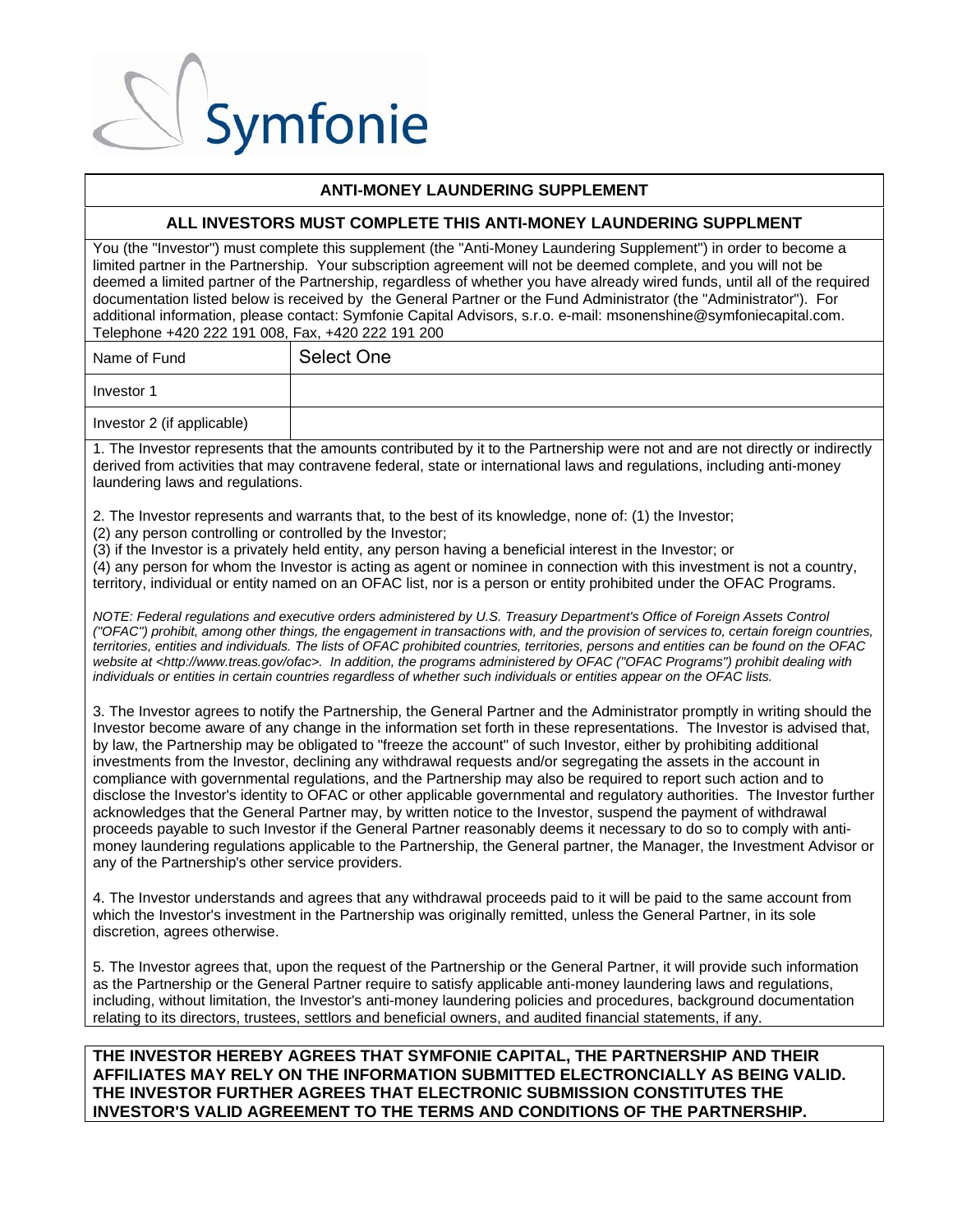| <b>ANTI MONEY LAUNDERING AGREEMENT - SIGNATURE PAGE</b>                                                                                                                                                                                                                                                                |                                                                                                                                                                                             |  |
|------------------------------------------------------------------------------------------------------------------------------------------------------------------------------------------------------------------------------------------------------------------------------------------------------------------------|---------------------------------------------------------------------------------------------------------------------------------------------------------------------------------------------|--|
| Name of Fund                                                                                                                                                                                                                                                                                                           | <b>Select One</b>                                                                                                                                                                           |  |
| Investor 1                                                                                                                                                                                                                                                                                                             |                                                                                                                                                                                             |  |
| Investor 2 (if applicable)                                                                                                                                                                                                                                                                                             |                                                                                                                                                                                             |  |
|                                                                                                                                                                                                                                                                                                                        | My signature and/or my electronic submission of this form indicates acceptance of and agreement to the anti-money<br>laundering terms and conditions stated above, my agreement being dated |  |
| Investor 1                                                                                                                                                                                                                                                                                                             |                                                                                                                                                                                             |  |
| Signature                                                                                                                                                                                                                                                                                                              |                                                                                                                                                                                             |  |
| Investor 2                                                                                                                                                                                                                                                                                                             |                                                                                                                                                                                             |  |
| Signature                                                                                                                                                                                                                                                                                                              |                                                                                                                                                                                             |  |
| THE INVESTOR HEREBY AGREES THAT SYMFONIE CAPITAL, THE PARTNERSHIP AND THEIR<br>AFFILIATES MAY RELY ON THE INFORMATION SUBMITTED ELECTRONCIALLY AS BEING VALID.<br>THE INVESTOR FURTHER AGREES THAT ELECTRONIC SUBMISSION CONSTITUTES THE<br>INVESTOR'S VALID AGREEMENT TO THE TERMS AND CONDITIONS OF THE PARTNERSHIP. |                                                                                                                                                                                             |  |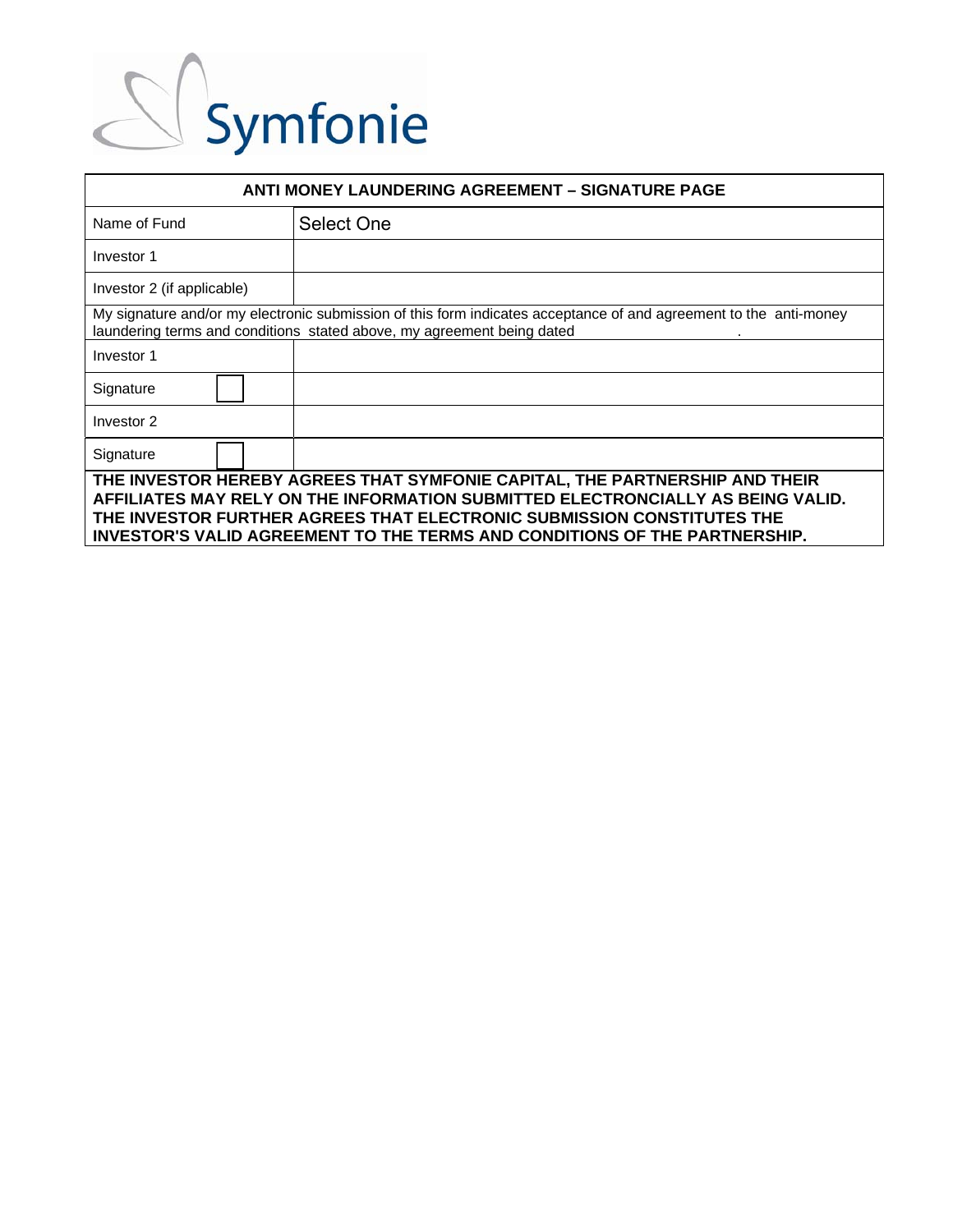### **W-8 – TAX DECLARATION FOR NON-US INVESTORS**

### **ALL NON-US INVESTORS MUST COMPLETE THIS DOCUMENT IN ORDER TO CERTIFY THEIR STATUS AS NON-US INVESTORS AND BENEFIT FROM APPLICABLE TAX TREATIES**

| Name of Fund                                                                                                                                                                                                                                                                                                                                                   | <b>Select One</b>                                                                                                                                                                                                                                                                                                             |  |
|----------------------------------------------------------------------------------------------------------------------------------------------------------------------------------------------------------------------------------------------------------------------------------------------------------------------------------------------------------------|-------------------------------------------------------------------------------------------------------------------------------------------------------------------------------------------------------------------------------------------------------------------------------------------------------------------------------|--|
| Investor 1                                                                                                                                                                                                                                                                                                                                                     |                                                                                                                                                                                                                                                                                                                               |  |
| Investor 2 (if applicable)                                                                                                                                                                                                                                                                                                                                     |                                                                                                                                                                                                                                                                                                                               |  |
|                                                                                                                                                                                                                                                                                                                                                                | 1. I hereby certify the I am the true beneficial owner of the Interests in the Partnership.                                                                                                                                                                                                                                   |  |
| between the US and that country                                                                                                                                                                                                                                                                                                                                |                                                                                                                                                                                                                                                                                                                               |  |
| 3. THAT I am either the beneficial owner of the Partnership Interests or am duly authorised by the beneficial owner of the<br>Partnership Interests to sign for and on behalf of the beneficial owner and;                                                                                                                                                     |                                                                                                                                                                                                                                                                                                                               |  |
| 4. THAT income I derive from the Partnership is not effectively connected income with the conduct of a trade or business<br>in the United States and;;                                                                                                                                                                                                         |                                                                                                                                                                                                                                                                                                                               |  |
| 5. THAT I authorise this Certification together with any and relevant information in this Application to be provided to any<br>withholding agent that has custody or control over the income that I will receive from the Partnership in order that that<br>withholding agent can disburse to me any and all payments of income which I am entitled to receive |                                                                                                                                                                                                                                                                                                                               |  |
|                                                                                                                                                                                                                                                                                                                                                                | My signature and/or my electronic submission of this form confirm all that is stated above, dated                                                                                                                                                                                                                             |  |
| Investor 1                                                                                                                                                                                                                                                                                                                                                     |                                                                                                                                                                                                                                                                                                                               |  |
| Signature                                                                                                                                                                                                                                                                                                                                                      |                                                                                                                                                                                                                                                                                                                               |  |
| Investor 2                                                                                                                                                                                                                                                                                                                                                     |                                                                                                                                                                                                                                                                                                                               |  |
| Signature                                                                                                                                                                                                                                                                                                                                                      |                                                                                                                                                                                                                                                                                                                               |  |
|                                                                                                                                                                                                                                                                                                                                                                | THE INVESTOR HEREBY AGREES THAT SYMFONIE CAPITAL, THE PARTNERSHIP AND THEIR<br>AFFILIATES MAY RELY ON THE INFORMATION SUBMITTED ELECTRONCIALLY AS BEING VALID.<br>THE INVESTOR FURTHER AGREES THAT ELECTRONIC SUBMISSION CONSTITUTES THE<br><b>INVESTOR'S VALID AGREEMENT TO THE TERMS AND CONDITIONS OF THE PARTNERSHIP.</b> |  |